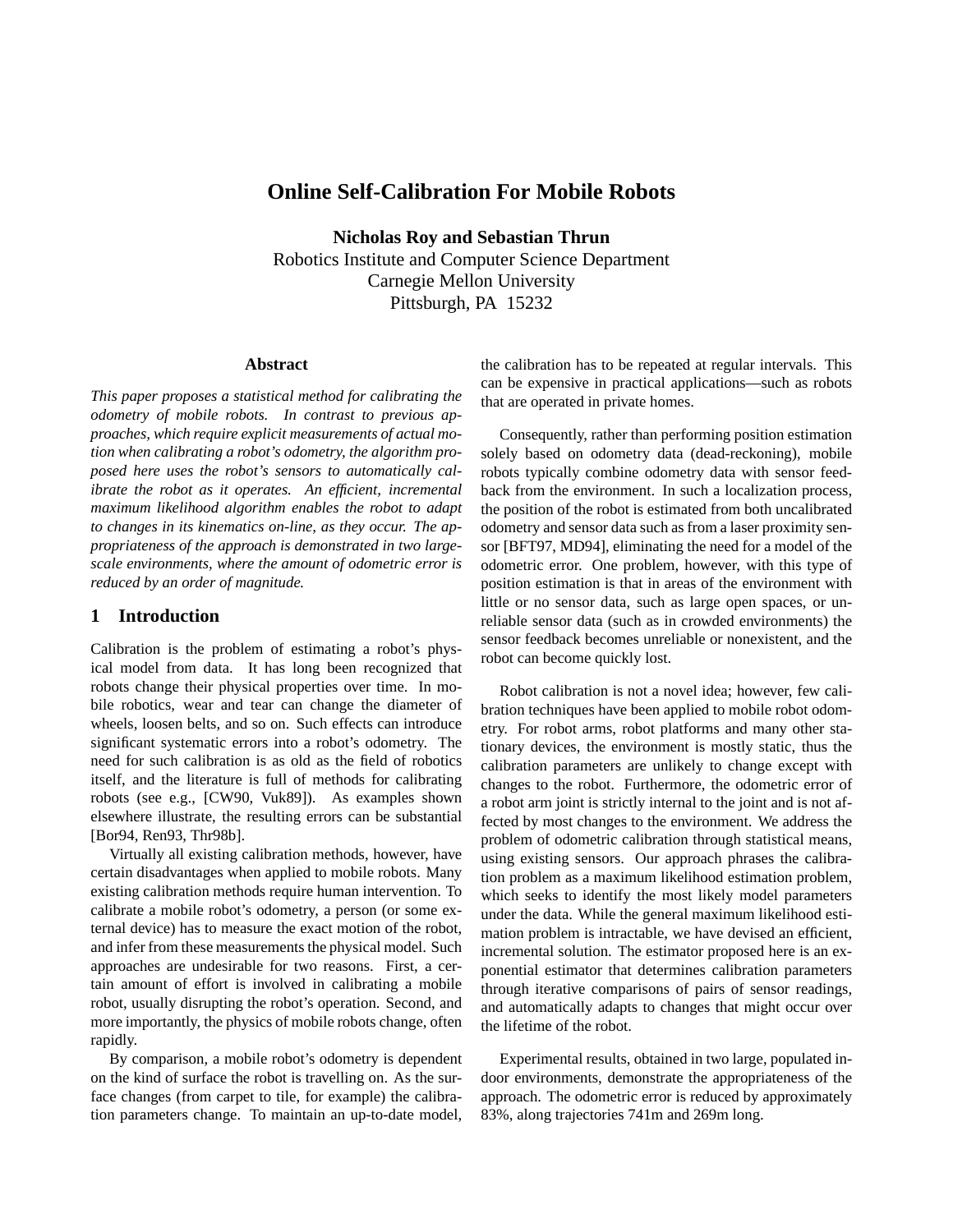### **2 Probabilistic Model of the Kinematics**

Our approach models robot motion probabilistically. More specifically, let  $\xi = \langle x, y, \theta \rangle$  denote a robot's pose in xy-space ( $\theta$  is the robot's heading direction). The model of robot motion is denoted by the conditional probability distribution  $P(\xi'|\xi, o)$ , where  $\xi$  is the robot's pose before executing a control (action), o is the displacement measured by the robot's odometry, and  $\xi'$  is the pose after executing the control. To simplify the notation, we will assume that odometric measurements o consist of two numbers, one that measures the robot's rotational displacement (denoted by  $o_{\text{rot}}$ ), and one that measures its translational displacement (denoted by  $o_{trans}$ ).



**Figure 1**: Three example probability distributions of the robot's  $(x, y)$  position after a rotation and a forward translation. Figure (b) shows a model with high translational error, and figure (c) shows a model with high rotational error.

Figure 1 illustrates a specific  $P(\xi'|\xi, o)$ . Here the robot's initial pose,  $\xi$ , is shown at the bottom. The shaded grey area depicts the distribution over possible posterior poses,  $P(\xi'|\xi, o)$ , after measuring that the robot moved as indicated. The darker a value, the more likely it is. Figure 1(b) shows a motion model that assumes high translational error, and figure 1(c) shows a situation with excessive rotational error.

Mathematically speaking, the motion model is defined through the robot's kinematics with the assumption that the robot might non-deterministically suffer errors in its translational and rotational measurements. The robot's final pose is given by

$$
\begin{pmatrix}\nx' \\
y' \\
\theta'\n\end{pmatrix} = \begin{pmatrix}\nx + \hat{o}_{\text{trans}}\cos(\theta + \hat{o}_{\text{rot}}) \\
y + \hat{o}_{\text{trans}}\sin(\theta + \hat{o}_{\text{rot}}) \\
(\theta + \hat{o}_{\text{rot}})\text{ modulo }2\pi\n\end{pmatrix}
$$
\n(1)

where  $\hat{o}_{trans}$  and  $\hat{o}_{rot}$  denote the robot's *true* translation and rotation, respectively. Recall that  $o = \langle o_{\text{trans}}, o_{\text{rot}} \rangle$ is the displacement *measured* by the robot. If the robot's odometry is 100% accurate,  $\hat{o}_{trans} = o_{trans}$  and  $\hat{o}_{rot} = o_{rot}$ , and there is no calibration problem. In practice, however, the measured and actual odometry differ.

In this paper we assume that the difference is accounted for by two factors: a *systematic error* and a *random error*, where the latter has an expected value of zero (zeromean). More specifically, the true rotation and translation differ from the measured odometry by two additive terms

$$
\hat{o}_{\text{trans}} = o_{\text{trans}} + \delta_{\text{trans}} |d| + \varepsilon_{\text{trans}}
$$
  
\n
$$
\hat{o}_{\text{rot}} = o_{\text{rot}} + \delta_{\text{rot}} |d| + \varepsilon_{\text{rot}}
$$
 (2)

Here  $\varepsilon_{\text{trans}}$  and  $\varepsilon_{\text{rot}}$  are two random variables with zero mean. The numerical parameters  $\delta_{\text{trans}}$  and  $\delta_{\text{rot}}$  describe the systematic error, the drift. The problem of robot calibration, thus, is the problem of estimating  $\delta_{\rm trans}$  and  $\delta_{\rm rot}$ .

As the functional form (2) suggests, our model assumes that both errors grow linearly with the distance traveled. In practice we found this model to be superior over various other choices, including models with more parameters. Our choice of parameters was heavily influenced in fact by experimental evidence. The odometric error that the robot accumulated was almost completely attributable to translational motion. The controller used for this robot performed very little pure rotation; most paths were curved, combining rotation and forward motion. The error occurred almost exclusively during these kinds of trajectories, supporting our use of error parameters only over the translational motion.

### **3 Parameter Estimation**

Our approach estimates the kinematic parameters,  $\delta_{\text{trans}}$  and  $\delta_{\rm rot}$  using data collected during everyday robot motion. Let

$$
d = \{s^{(1)}, o^{(1)}, s^{(2)}, o^{(2)}, \dots\}
$$
 (3)

denote the data, where  $s^{(i)}$  denotes a sensor measurement (e.g., a laser scan), and  $o^{(i)}$  denotes the displacement measured by the robot's odometry between two consecutive sensor measurement.

In statistical terms, the calibration problem is a maximum likelihood estimation problem where one seeks to identify the kinematic parameters  $\delta_{trans}$  and  $\delta_{rot}$  that appear most plausible under the data d:

$$
\langle \delta_{\text{trans}}^*, \delta_{\text{rot}}^* \rangle = \underset{\delta_{\text{trans}}, \delta_{\text{rot}}}{\text{argmax}} P(\delta_{\text{trans}}, \delta_{\text{rot}} | d) \qquad (4)
$$

If the data set is large, this problem is mathematically intractable (see [TFB98]). In addition, computing (4) would require that the robot memorized all data  $d$ , which is undesirable for a robot that calibrates its motion parameters continuously.

Instead, our approach decomposes the estimation problem into a sequence of single-step problems, which can be estimated much more efficiently:

$$
\langle \delta_{\text{trans}}^{(i)*}, \delta_{\text{rot}}^{(i)*} \rangle = \underset{\delta_{\text{trans}}, \delta_{\text{rot}}}{\text{argmax}} P(\delta_{\text{trans}}, \delta_{\text{rot}} | s^{(i)}, o^{(i)}, s^{(i+1)}) \quad (5)
$$

Here  $i$  is a time index. This series of local maximum likelihood estimators determines the motion parameters  $\delta^*_{trans}$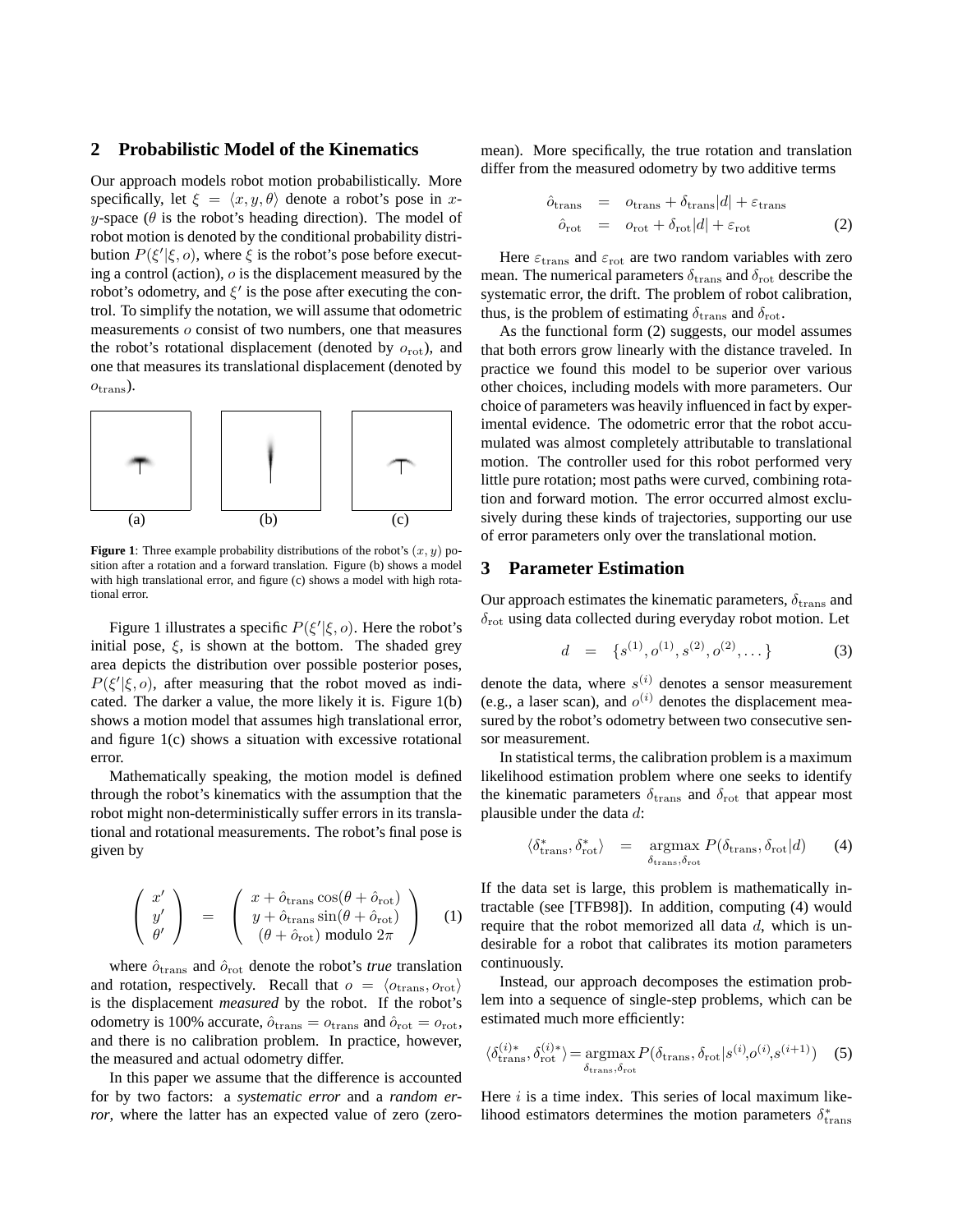and  $\delta_{\rm rot}^{*}$  based on data just perceived. More specifically, the estimator considers only the sensor data obtained *before* the transition,  $s^{(i)}$ , sensor data obtained after the transition,  $s^{(i+1)}$ , and the displacement measured by the robot's odometry  $o^{(i)}$ . The probability on the right-hand side of (5) is called the *parameter likelihood function*. It will be derived in the next section.

Finally, the desired kinematic parameters,  $\delta_{\rm trans}$  and  $\delta_{\rm rot}$ , are estimated recursively using an *exponential estimator*, where past estimates are discounted exponentially over time:

$$
\begin{pmatrix}\n\delta_{\text{trans}}^* \\
\delta_{\text{rot}}^*\n\end{pmatrix} \longleftarrow \gamma \begin{pmatrix}\n\delta_{\text{trans}}^* \\
\delta_{\text{rot}}^*\n\end{pmatrix} + (1-\gamma) \begin{pmatrix}\n\delta_{\text{trans}}^{(i)*} \\
\delta_{\text{rot}}^{(i)*}\n\end{pmatrix} (6)
$$

Here  $\gamma \stackrel{\leq}{\approx} 1$  is an exponential discount factor that decays the weight of measurements over time. This exponential estimator has three important advantages over the original maximum likelihood estimator (4):

- it is incremental, i.e., it does not require that the robot memorizes past data,
- it can be computed in constant time, independent of the data set size d, and
- it adapts to changes in the robot's drift, by exponentially decaying past measurements.

Thus, with an appropriate choice of  $\gamma$ , it can be used for continuously calibrating a robot whose drift parameters change slowly over time, e.g., with wear and tear. In our experiments, we used  $\gamma = 0.9$ .

# **4 Parameter Likelihood Function**

It remains to be shown how to compute the parameter likelihood function  $P(\delta_{trans}, \delta_{rot}|s^{(i)}, o^{(i)}, s^{(i+1)})$  in equation (5). Since the parameters are estimated based on actual sensor data (e.g., laser range measurements), the parameter likelihood function involves the definition of a sensor model.

According to Bayes' rule, the parameter likelihood can be transformed into:

$$
P(\delta_{\text{trans}}, \delta_{\text{rot}} | s^{(i)}, o^{(i)}, s^{(i+1)}) = \n\alpha P(s^{(i+1)} | s^{(i)}, o^{(i)}, \delta_{\text{trans}}, \delta_{\text{rot}}) P(\delta_{\text{trans}}, \delta_{\text{rot}} | s^{(i)}, o^{(i)}),
$$
\n(7)

where  $\alpha$  is a constant normalizer that can safely be ignored in the maximization. Since knowledge of just  $s^{(i)}$  and  $o^{(i)}$ (without  $s^{(i+1)}$ !) does not convey any information about the parameters  $\delta_{\text{trans}}$  and  $\delta_{\text{rot}}$ ,  $P(\delta_{\text{trans}}, \delta_{\text{rot}} | s^{(i)}, o^{(i)}) =$  $P(\delta_{\text{trans}}, \delta_{\text{rot}})$ , and equation (7) can further be simplified to

$$
P(\delta_{\text{trans}}, \delta_{\text{rot}} | s^{(i)}, o^{(i)}, s^{(i+1)}) = \alpha P(s^{(i+1)} | s^{(i)}, o^{(i)}, \delta_{\text{trans}}, \delta_{\text{rot}}) P(\delta_{\text{trans}}, \delta_{\text{rot}}).
$$
\n(8)

The probability  $P(\delta_{\text{trans}}, \delta_{\text{rot}})$  is the *prior* on the parameters  $\delta_{\text{trans}}$  and  $\delta_{\text{rot}}$ . Typically, one might have a Gaussian or a uniform prior on the drift parameters.

The other term in equation 8, the probability  $P(s^{(i+1)}|s^{(i)}, o^{(i)}, \delta_{\text{trans}}, \delta_{\text{rot}})$  is called the *perceptual likelihood*. It specifies the likelihood of observing  $s^{(i+1)}$ under the assumptions that

- the robot initially observed  $s^{(i)}$ ,
- then measured an odometric displacement  $o^{(i)}$ ,
- but its odometry was corrupted according to  $\delta_{\text{trans}}$  and  $\delta_{\rm rot}$ .

# **5 The Perceptual Likelihood**

It remains to show how to compute the perceptual likelihood. According to the theorem of total probability (and under some obvious independence assumptions), the perceptual likelihood can be expressed as

$$
P(s^{(i+1)}|s^{(i)}, o^{(i)}, \delta_{\text{trans}}, \delta_{\text{rot}})
$$
  
= 
$$
\int \int P(s^{(i+1)}|W, \Delta \xi, s^{(i)}, o^{(i)}, \delta_{\text{trans}}, \delta_{\text{rot}}) \cdot
$$
  

$$
P(W, \Delta \xi|s^{(i)}, o^{(i)}, \delta_{\text{trans}}, \delta_{\text{rot}}) dW d\Delta \xi
$$
  
= 
$$
\int \int P(s^{(i+1)}|W, \Delta \xi) \cdot
$$
 (9)  

$$
P(W|s^{(i)})P(\Delta \xi|o^{(i)}, \delta_{\text{trans}}, \delta_{\text{rot}}) dW d\Delta \xi
$$

where W denotes the *world*, the configuration of all obstacles, and ∆ξ denotes the relative displacement between the robot's pose  $\xi^{(i+1)}$  and  $\xi^{(i)}$ . Of course, integrating over all possible worlds W and all displacements  $\Delta \xi$  is infeasible.

Our approach approximates the perceptual likelihood by replacing the integrals in (9) with their expected values, which are much easier to compute (as the need to integrate over W and  $\Delta \xi$  is obviated):

$$
P(s^{(i+1)}|s^{(i)}, o^{(i)}, \delta_{\text{trans}}, \delta_{\text{rot}})
$$
\n
$$
\approx P(s^{(i+1)}|W=E[W|s^{(i)}], \Delta\xi=E[\Delta\xi|o^{(i)}, \delta_{\text{trans}}, \delta_{\text{rot}}])
$$
\n(10)

Here  $E[\ ]$  denotes the (conditional) expected value of a random variable. This expression is only approximately correct, but can be computed efficiently (whereas the original expression cannot). In our implementation, it is computed in three steps, each of which correspond to one of the terms in (10).

- 1.  $E[W|s^{(i)}]$ : First, the initial sensor scan  $s^{(i)}$  is transformed into an occupancy grid [Elf87]. This occupancy grid describes the *expected* world W under the sensor scan.
- 2.  $E[\Delta \xi | o^{(i)}, \delta_{trans}, \delta_{rot}]$ : The expected relative pose  $\Delta \xi$  is obtained by computing the expected pose at time  $i+1$  relative to the pose at time  $i$ . Notice that we exploit the fact that  $\varepsilon_{\text{trans}}$  and  $\varepsilon_{\text{rot}}$  have zero mean and can thus safely be ignored in the computation of the expected relative pose.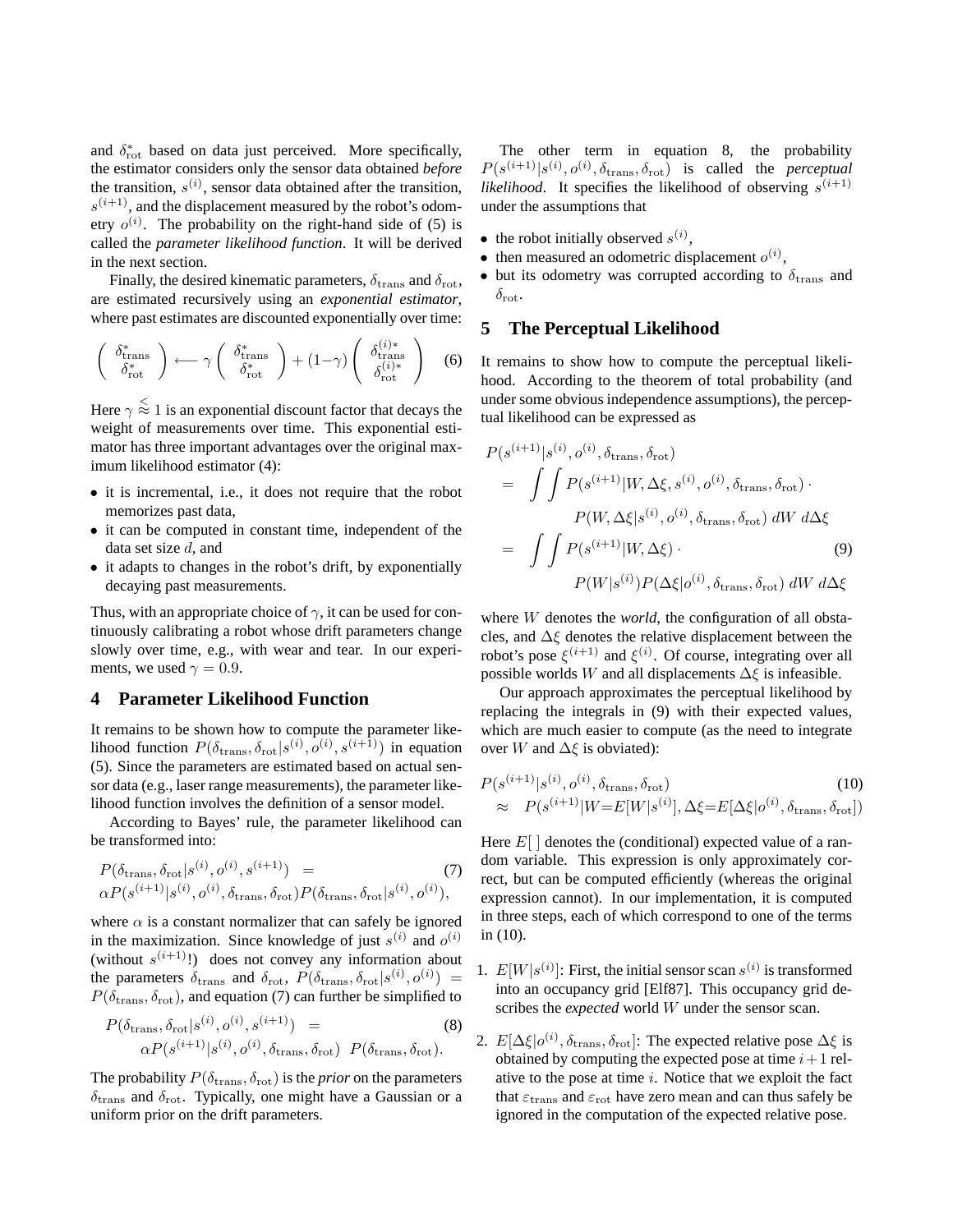3.  $P(s^{(i+1)}|W, \Delta \xi)$ : Finally, the likelihood of each individual sensor measurement in  $s^{(i+1)}$ , the scan recorded in the final position, is computed using a geometric sensor model adopted from [BFT97]. Let  $s_k^{(i+1)}$  $k^{(i+1)}$  be the k-th individual sensor value (a single distance measurement) in the sensor scan  $s^{(i+1)}$ . The conditional probability of this measurement,  $P(s_k^{(i+1)})$  $\binom{(i+1)}{k}$   $(s^{(i)}, o^{(i)}, \delta_{\text{trans}}, \delta_{\text{rot}})$ , is obtained by ray tracing, where the likelihood of a "hit" depends on the occupancy probability of the grid cell that is being traced. As a result, sensor measurements that match the occupancy map will have high likelihood, whereas measurements that contradict the occupancy map have low likelihood. We assume conditional independence between the different measurements, to compute the desired probability as:

$$
P(s^{(i+1)}|W,\Delta\xi) = \prod_{k} P(s_k^{(i+1)}|W,\Delta\xi)
$$
 (11)

The following table summarizes the parameter estimation algorithm, based on the parameter likelihood function computed from the perceptual likelihood:

- 1. Acquire a sensor scan,  $s^{(i)}$ .
- 2. Update the occupancy grid with  $s^{(i)}$ .
- 3. Move to a new location, and record odometry  $o^{(i)}$ .
- 4. Acquire a second sensor scan,  $s^{(i+1)}$ .
- 5. For each possible position error  $\langle \delta_{\text{trans}}, \delta_{\text{rot}} \rangle$ , compute the probability of new data given potential pose,  $P(s^{(i+1)}|s^{(i)},o^{(i)},\delta_{\mathrm{trans}},\delta_{\mathrm{rot}})$
- 6. Choose most likely  $\langle \delta_{\text{trans}}^{(i)*}, \delta_{\text{rot}}^{(i)*} \rangle$  from maximum likelihood given by argmax  $P(s^{(i+1)} | s^{(i)}, o^{(i)}, \delta_{\text{trans}}^{(i)*}, \delta_{\text{rot}}^{(i)*})$
- 7. Compute new global  $\langle \delta_{\text{trans}}^*, \delta_{\text{rot}}^* \rangle$  from  $\langle \delta_{\text{trans}}^{(i)*}, \delta_{\text{rot}}^{(i)*} \rangle$  and previous global  $\langle \delta^*_{trans}, \delta^*_{rot} \rangle$

8. Update position as 
$$
\xi' = \xi + \begin{pmatrix} o_{\text{trans}} \\ o_{\text{rot}} \end{pmatrix} + \begin{pmatrix} \delta_{\text{trans}}^* \\ \delta_{\text{rot}}^* \end{pmatrix} \cdot |d|
$$

9. Set  $s^{(i)} = s^{(i+1)}$ , and repeat from step 2

#### **6 Experimental Results**

Our approach was tested using the RWI B21 robot shown in figure 2. The robot is equipped with a 4-wheel synchro drive, an array of 24 sonar sensors, and a SICK laser range finder. The datasets used in our evaluations were collected in two museums: the Carnegie Museum of Natural History in Pittsburgh, PA, and the Smithsonian National Museum of American History in Washington, DC. In both datasets, people occasionally blocked the robot's sensors.

The basic result of our evaluation is that the approach presented here improves the robot's odometry by an order of magnitude. As the results in table 1 indicate, the final odometric error in two extensive runs was 18.0 m, or 69.7m, which was reduced by our algorithm to 3.05m, or 12.45m, respectively. Thus, our approach reduces the odometric error



**Figure 2**: The RWI B21 robot used in our research.

by 83.1%, or 82.4%, by automatically calibrating the kinematic model as the robot is in operation.<sup>1</sup>

|                       | Carnegie          | Smithsonian       |
|-----------------------|-------------------|-------------------|
|                       | Museum            | Museum            |
| Path Length           | 269 m             | 741 m             |
| Raw Odometry          | 18.0 <sub>m</sub> | 69.7 m            |
| Error                 |                   |                   |
| Corrected             | $3.05 \text{ m}$  | $12.25 \text{ m}$ |
| <b>Odometry Error</b> |                   |                   |

**Table 1**: Summary of errors for raw and corrected odometry.

#### **6.1 Single Step Calibration**



**Figure 3**: Two superimposed sensor scans on the left. The points represent obstacles, and the circle is the robot position. On the right, the superposition of the two sensor scans after calibration. Here the scans line up much better. Figure 3 illustrates the basic estimation step in our algorithm. Figure 3 shows two example range scans in the left panel, superimposed using the raw odometry measurement. The scans do not align properly if the robot's raw odometry is used. The result of applying our calibration algorithm to this pair of sensor scans is shown on the right. Here the superimposed scans line up much better. This example illustrates a single step in the estimation of robot's motion parameters.

<sup>1</sup>These results are correspond to the results of similar efforts reported elsewhere [Bor94], but instead of changing the robot's hardware (the approach in [Bor94] actually requires that the robot has a trailer), our approach uses the robot's sensors to identify systematic errors in the robot's kinematics.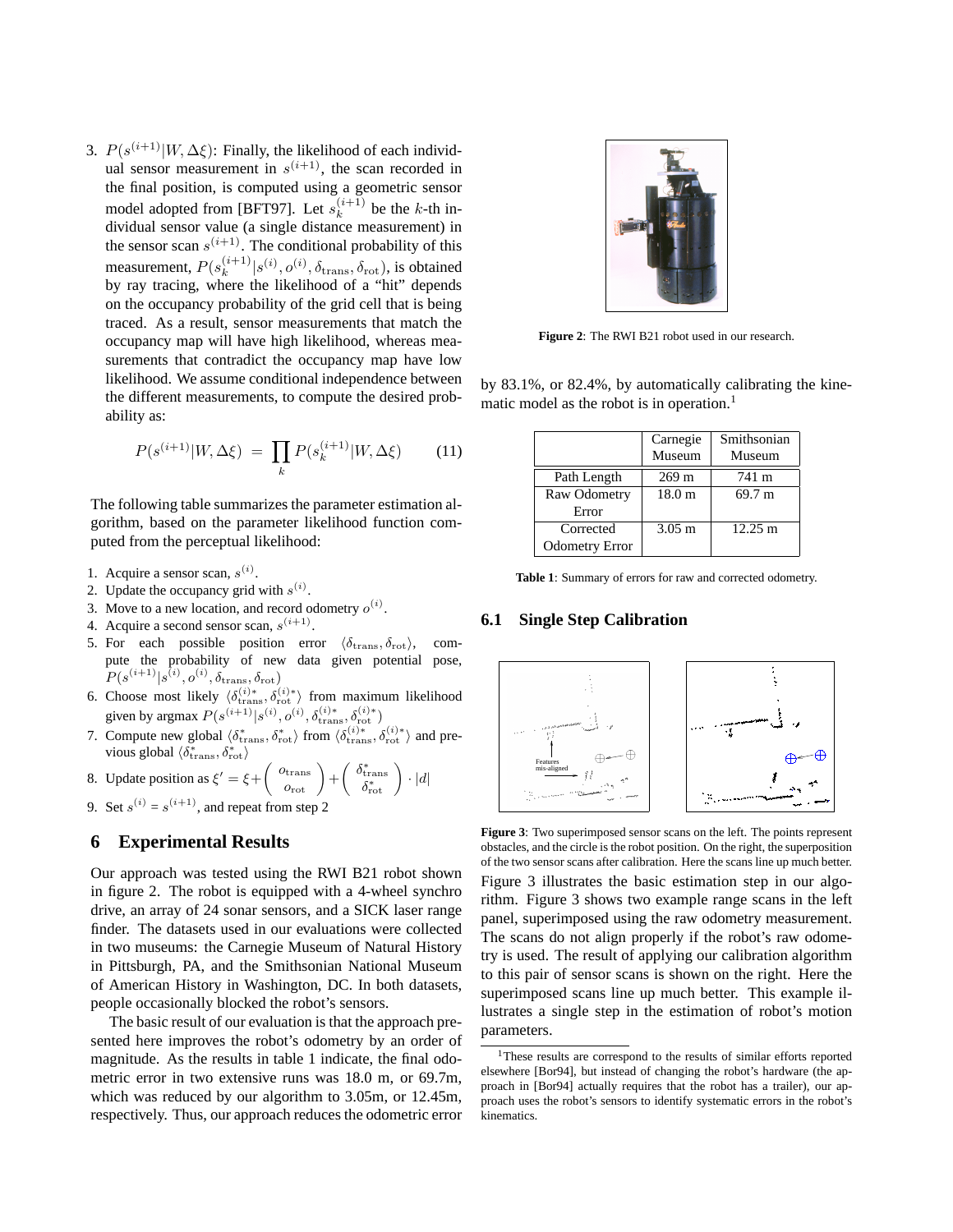#### **6.2 Results Obtained in the Carnegie Museum**

A more extensive experiment is shown in figure 4. This diagram shows a fraction of the dataset gathered in the Carnegie Museum of Natural History. As the diagram indicates, the error in the robot's odometry, if uncalibrated, is substantial (the path should be closed in this figure). After 269 meters (full dataset), the uncalibrated robot has accumulated an odometric error of 18.0 meters.



**Figure 4**: Path of the robot, using the uncalibrated raw odometry data. Shown in gray are the obstacles, as detected by the robot's laser range finder.

Figure 5 shows the result using a well-calibrated model throughout the entire experiment. The error parameters at the end of the data set were  $\delta_{\mathrm{trans}}$  = -.073, and  $\delta_{\mathrm{rot}}$  = −.0001607. After 269 meters (full dataset), the final odometric error is only 3.05m, which amounts to a reduction of 83.1%.



**Figure 5**: The map generated using corrected position estimates. The corrections were made using only the correction parameters  $\delta_{\text{trans}}$  and  $\delta_r$ , computed from the entire data set.

### **6.3 Results Obtained in the Smithsonian Museum**

To verify these results and further investigate the robustness of this approach, we applied the algorithm to a dataset that we recently collected in the National Museum of American History. In many aspects, this environment makes calibration more difficult. Most of this building consists of large, open spaces that lack the structure necessary for selfcalibration (there are not many obstacles that the laser range finder could detect). It is also much larger, amplifying small



Figure 6: Path generated using the robot's raw, uncalibrated odometry, from data acquired in the Smithsonian National Museum of American History. The arrows point to the start and end positions of the robot, which correspond to the same point in the actual museum.

rotational errors even more. Thus, in our experiments, the parameters  $\delta_{\text{trans}}$  and  $\delta_{\text{rot}}$  were initialized with the values obtained in the Carnegie Museum (and not just with 0, as in the previous experiment).



**Figure 7**: The map of the Smithsonian, generated with corrected position estimates, from correction parameters computed in the Carnegie Museum. Again the arrows correspond to the same point in the museum.

The results indicate that our approach is well-suited for calibrating the robot even in this environment. Figure 6 shows the path according to the raw, uncalibrated odometry — the robot trajectory is clearly unreliable. The start and end-point in the trajectory were in fact identical, and yet the end-point is located in the upper-right corner of the map in figure 6, whereas the start-point is in the lower-center part of the map. In metric terms, the final error is 69.7m, which resulted after a total motion of 741m.

Figure 7 shows the corrected path, estimated using our new self-calibration routine. Here the odometry is much